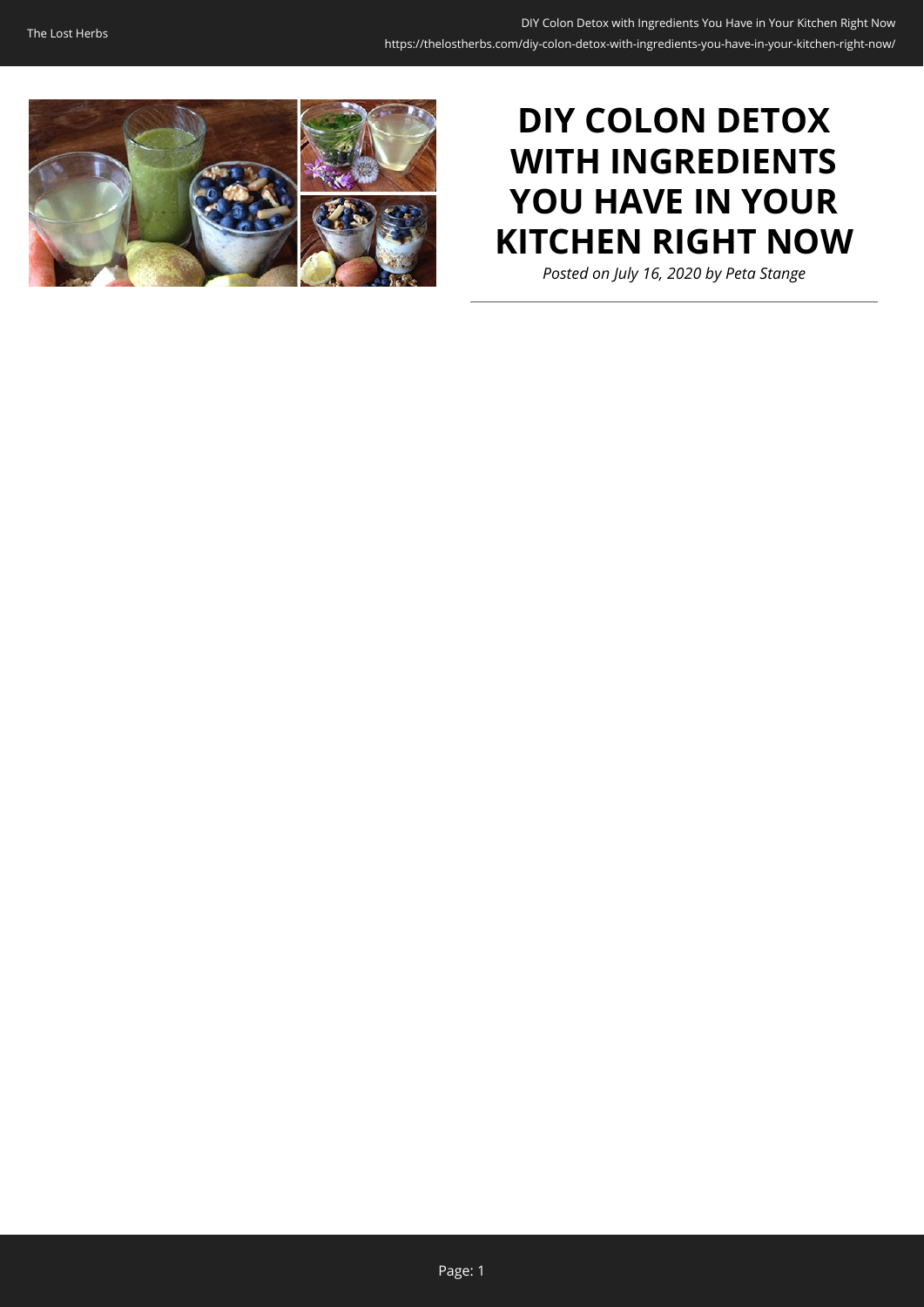Your body has sophisticated mechanisms for expelling toxins and waste from the intestinal tract, via the colon. And there are plenty of items in the kitchen that you can take for a colon detox, which also help your entire intestinal tract.

The best way to keep your colon healthy is to eat more fiber, drink more water, and avoid processed foods and alcohol. Laxatives should only be used to treat constipation, and most medical professionals only prescribe enemas before certain medical procedures, such as a colonoscopy.

In this article you will find 3 different recipes for a colon detox that you can make at home, using ingredients from your kitchen.

## **How Does Fiber Help Detox Your Colon?**

The most important part of a colon detox is to add plenty of fiber to your diet. Fiber might have zero nutrients, but that's because it's busy rounding up the toxins from the digestive tract and pushing them through the body, while at the same time promoting good microbiota.

Think of fiber as your own personal nightclub bouncer, kicking out the trouble makers to keep the atmosphere positive for the other patrons.

There are two types of fiber:

- Insoluble fiber it generally comes from cereals, wholegrains, nuts, seeds and leafy greens.
- Soluble fiber it generally comes from oatmeal, bran, beans, legumes, berries, fruits and vegetables.

In order for a colon detox to be effective, the fiber must have time to absorb the toxins as it works its way through the intestinal tract. For this reason, anything that has a strong laxative effect should be avoided.

You should increase your water intake instead. Water softens the fiber and makes it expand, which acts like a colon scrub.

And unlike other colon cleansing techniques, such as laxatives or enemas, eating more fiber and drinking more water can be done safely, every day, at every meal.

Smoothies are a great way to boost your raw fruit and vegetable consumption, although they are best when freshly made, so unfortunately they don't make for a great lunchbox item or something you can quickly grab as you head out the door.

Yogurt pots that are high in fiber are a great alternative. You can whip up a batch, store it in small jars or containers and you have a delicious snack for the next few days.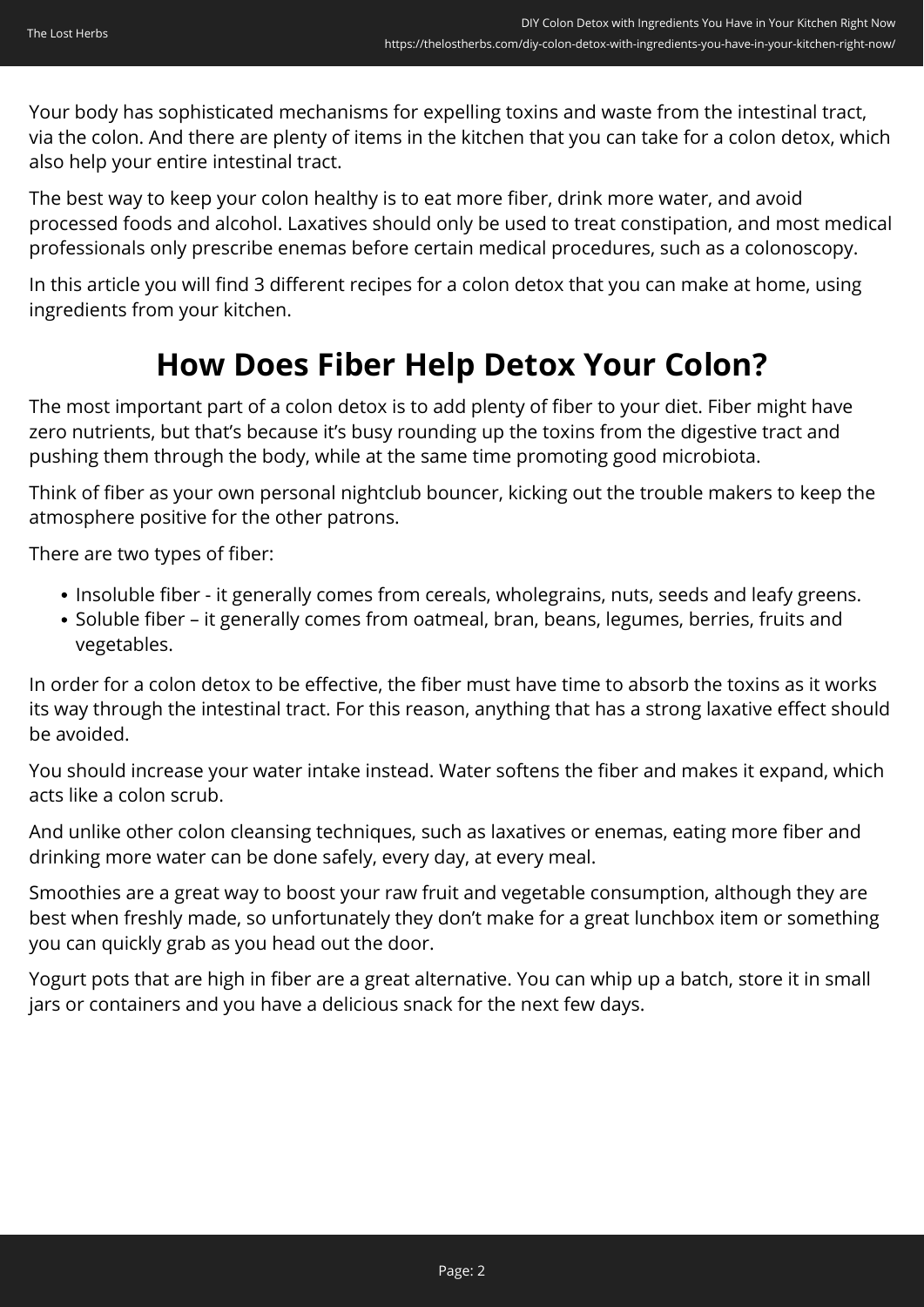## **Common Ingredients that Are High in Fiber and Good for Your Colon**

As long as you don't strain the pulp away, then a fresh smoothie or yogurt pot with any of the following ingredients will provide a great detox for the gut and colon:

- Ginger, Dandelion Leaves and Turmeric all have a bitter taste which actually stimulates the gut and digestion, and as an added bonus, they have antiseptic properties as well.
- Lemon also aids digestion, is high in antioxidants and helps the liver to remove toxins.
- Berries are high in fiber and antioxidants. At the top of the list for highest fiber content are Raspberries, but Blackberries and Blueberries are great substitutes.
- Leafy greens such as Spinach, Cilantro and Watercress are not only packed with insoluble fiber, but also with the very thing that makes them green - chlorophyll.

Early research has shown multiple benefits from chlorophyll, increasing circulation and oxygen, preventing the absorption of dioxins, detoxifying your food, assisting with enzyme production in the liver to clean your blood, healing the intestines, repairing damaged cells, and others. The benefits of chlorophyll are only found in its raw form.

Spinach is also high in magnesium, which draws water into the colon. Eating cilantro for 3 weeks is a natural way to remove heavy metal toxins from your body.

- Yogurt is fermented, which means it contains probiotics that [promote a healthy gut and](https://thelostherbs.com/10-easy-ways-to-improve-your-gut-health/) [intestinal tract](https://thelostherbs.com/10-easy-ways-to-improve-your-gut-health/). Try to avoid yogurts that have added sugar, and opt for a natural one, like Greek yogurt instead.
- Seeds and Nuts are high in fiber. Flax, Psyllium and Chia seeds are all particularly high in fiber, but not every kitchen has these sitting in the pantry, so you can substitute them with some peanuts, or any other nut. Flax and psyllium can also act like a natural laxative, so don't exceed 1 tablespoon a day.
- Fruits and Vegetables are a great source of fiber, vitamins and nutrients that can keep your intestinal tract healthy. Some of the high fiber fruits include Passionfruit, Pears, Kiwi, Mangos, Apples and Oranges. Carrots work well in smoothies and are high in fiber as well.
- Aloe Vera or Marshmallow root can be added to your colon detox smoothie or yogurt pot. Ingesting them essentially lubricates, soothes and relieves any irritations while mending wounds in the gastrointestinal tract. Ensure you prepare aloe vera correctly by washing off all of the white sap before eating it raw.

### **Colon Detox Smoothie**

Below is a great colon detox smoothie that can be made from everyday ingredients found in the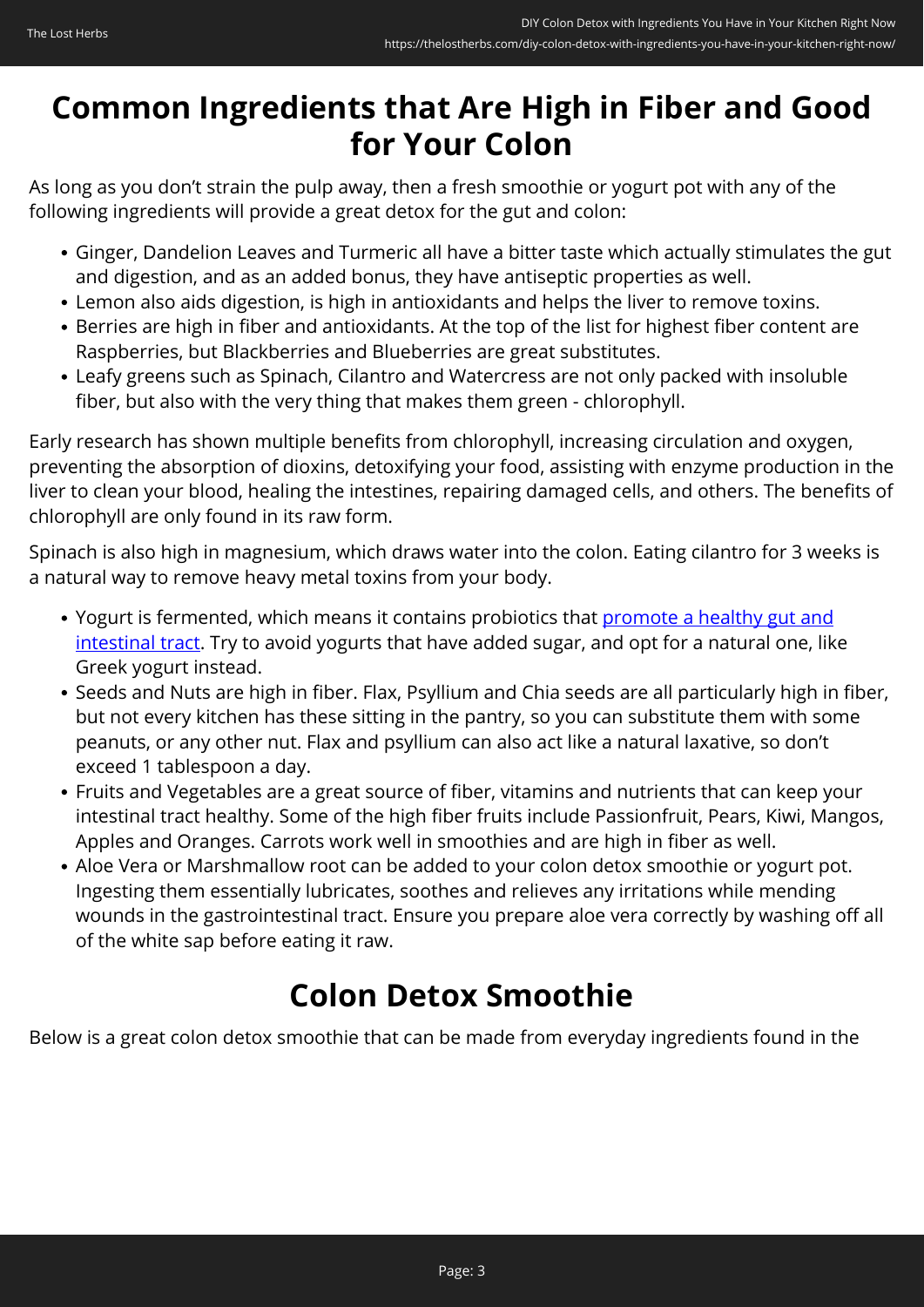kitchen. You can swap any of the ingredients, as long as you have a balance of leafy greens, something zesty or bitter, fruit, grains and water. Avoid juicers as they tend to remove the pulp and use a blender instead.

Here is a list of the ingredients you'll need:

- 1 cup of spinach (or any leafy green);
- Quarter of a lemon;
- 1 2 slices of ginger;
- 1 tablespoon of oats;
- ½ a pear;
- ½ a carrot;
- 1 kiwifruit;
- 1 ½ cups of water.
- Makes 2 servings.

### **Colon Detox Yogurt Pot**

You can make so many different combinations for a high fiber yogurt pot, and the flexibility means you can create your own flavors. Below is a recipe for a delicious yogurt pot that can help you increase your fiber intake, as well as stimulate your gut and digestion.

- 2 cups of oats, granola, wholegrain cereal and/or bran;
- 250 grams of yoghurt;
- ¾ cup of berries (any type of will do);
- ½ an apple, finely chopped (or any fruit that you enjoy)
- ¼ of a lemon, juiced;
- 3 tablespoons of unsalted walnuts and sunflower seeds (or any nuts and seeds that you like);
- Makes approximately 4 individual servings.

You can keep the different ingredients separate by layering them in a glass and eating it while it is still crunchy, but I prefer to mix all of the ingredients together, fill some small containers, store them in the fridge and the following day, the yoghurt will have soaked into the cereal and softened it.

### **Colon Detox Tea**

In addition to consuming more fiber and water, you can also cleanse your colon using herbs.

Some of the herbs that are recommended aren't exactly a standard item in the garden, fridge or pantry, but there are a couple of common garden herbs that you can use to make an herbal tea or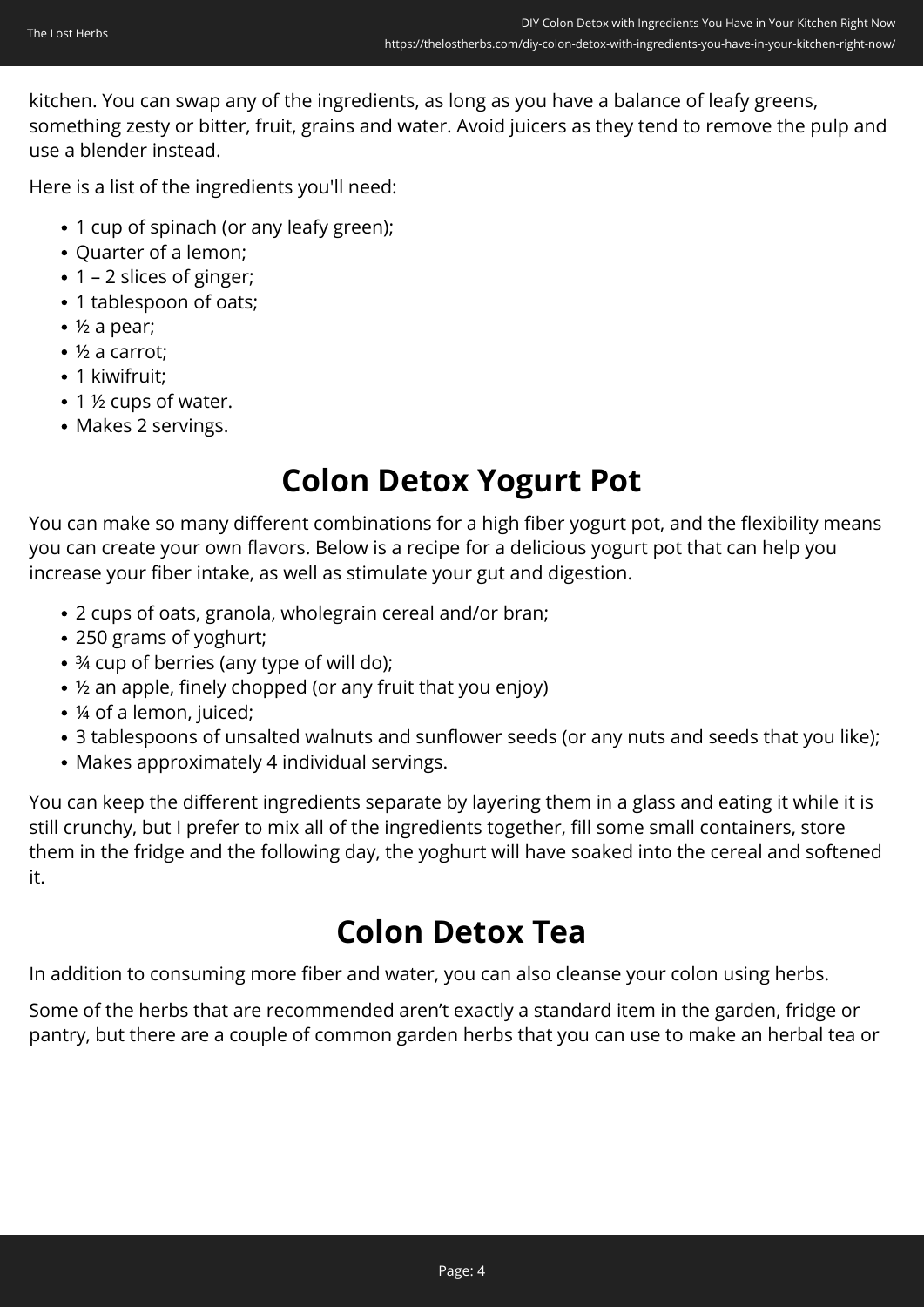tincture at home for digestion and colon cleansing.

- Dig up a few marshmallow roots and wash them thoroughly.
- Chop up the root (you can also dry it for later use).
- Brew 1 tablespoon of root in 2 cups of water for 15 minutes.
- Add a few dandelion leaves and a slice of ginger root (or turmeric) and brew for another 5 minutes.
- Strain the tea, add honey if required and drink.

#### **You may also like:**

**[Just Like Doxycycline: The Antibiotic That Grows in Your Backyard](https://thelostherbs.com/just-like-doxycycline-the-antibiotic-that-grows-in-your-backyard/)**

**[Erratic Blood Sugar? Never Eat This Veggie](https://hop.clickbank.net/?affiliate=lostherbs&vendor=d2free&tid=C02ColonDetoxDBF)** [\(Video\)](https://hop.clickbank.net/?affiliate=lostherbs&vendor=d2free&tid=C02ColonDetoxDBF)

**[5 Home Remedies for Diarrhea](https://thelostherbs.com/5-home-remedies-for-diarrhea/)**

**[How to Make Your Own Turmeric Drops](https://thelostherbs.com/how-to-make-your-own-turmeric-drops/)**

**[Why Put Onions in Your Socks Before Sleeping](https://thelostherbs.com/why-put-onions-in-your-socks-before-sleeping/)**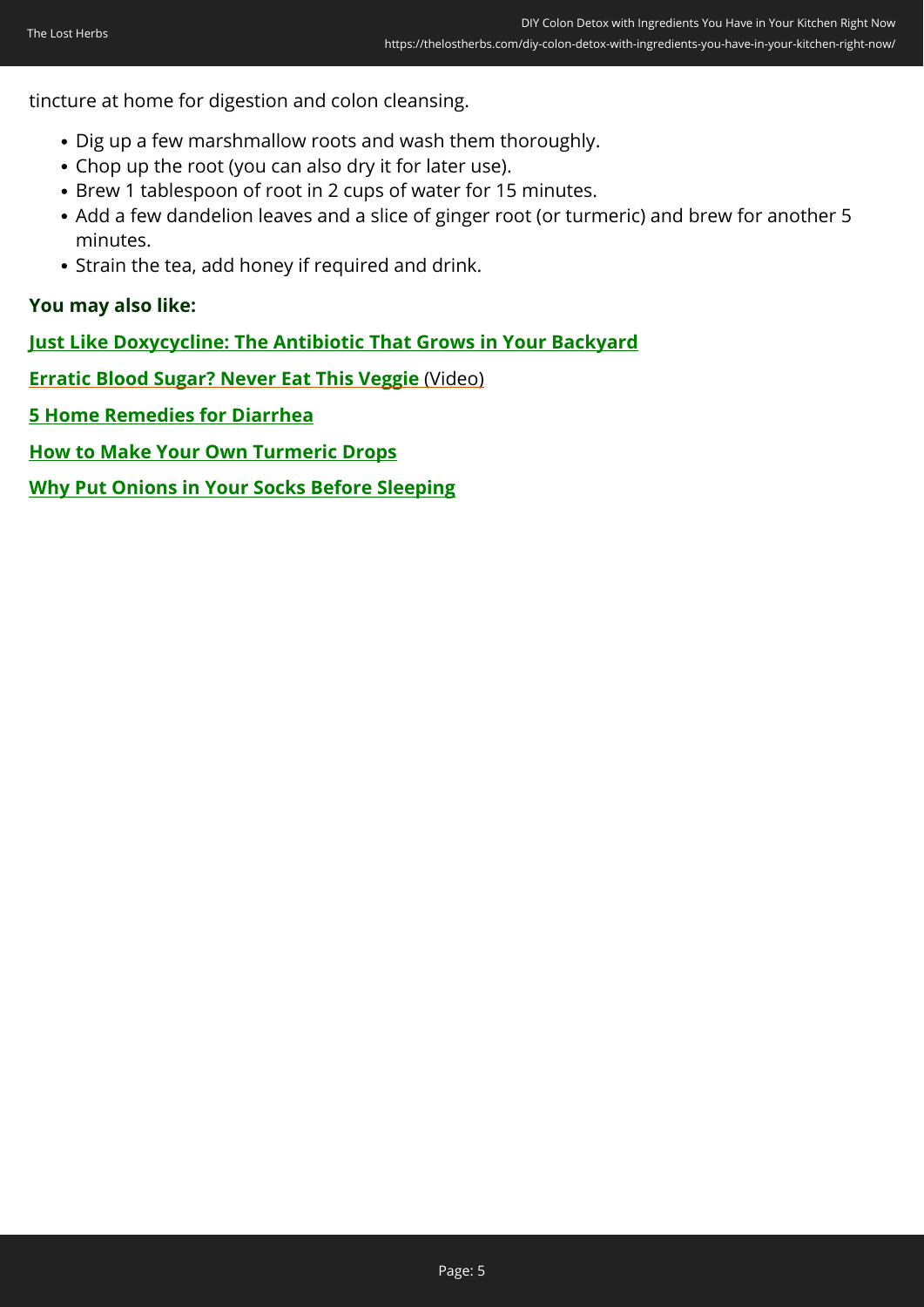### **Comments**

**Dee** – 2022-05-09 13:39:22 I too am still waiting on my book to be delivered



**Karen Knittel** – 2022-03-01 00:31:48 I paid for the book and it still hasn't arrived. :(



**Ghana** – 2022-02-06 03:01:21 Hi Nicole, I love ur articles, I have your books, what can u recommend for tingling in the left arm?. Thanks



**The Lost Herbs** – 2021-03-19 09:33:49 Hi Lisa, Thank you so much for letting us know. We apologize for the type. We have made the appropriate changes.



**Lisa Barclay** – 2021-03-18 16:24:13 The correct term is tract, not intestinal 'track'



**Denise** – 2020-11-07 01:12:11 This week I returned to my habit of making green smoothies. Thanks for your tips which I will be trying out.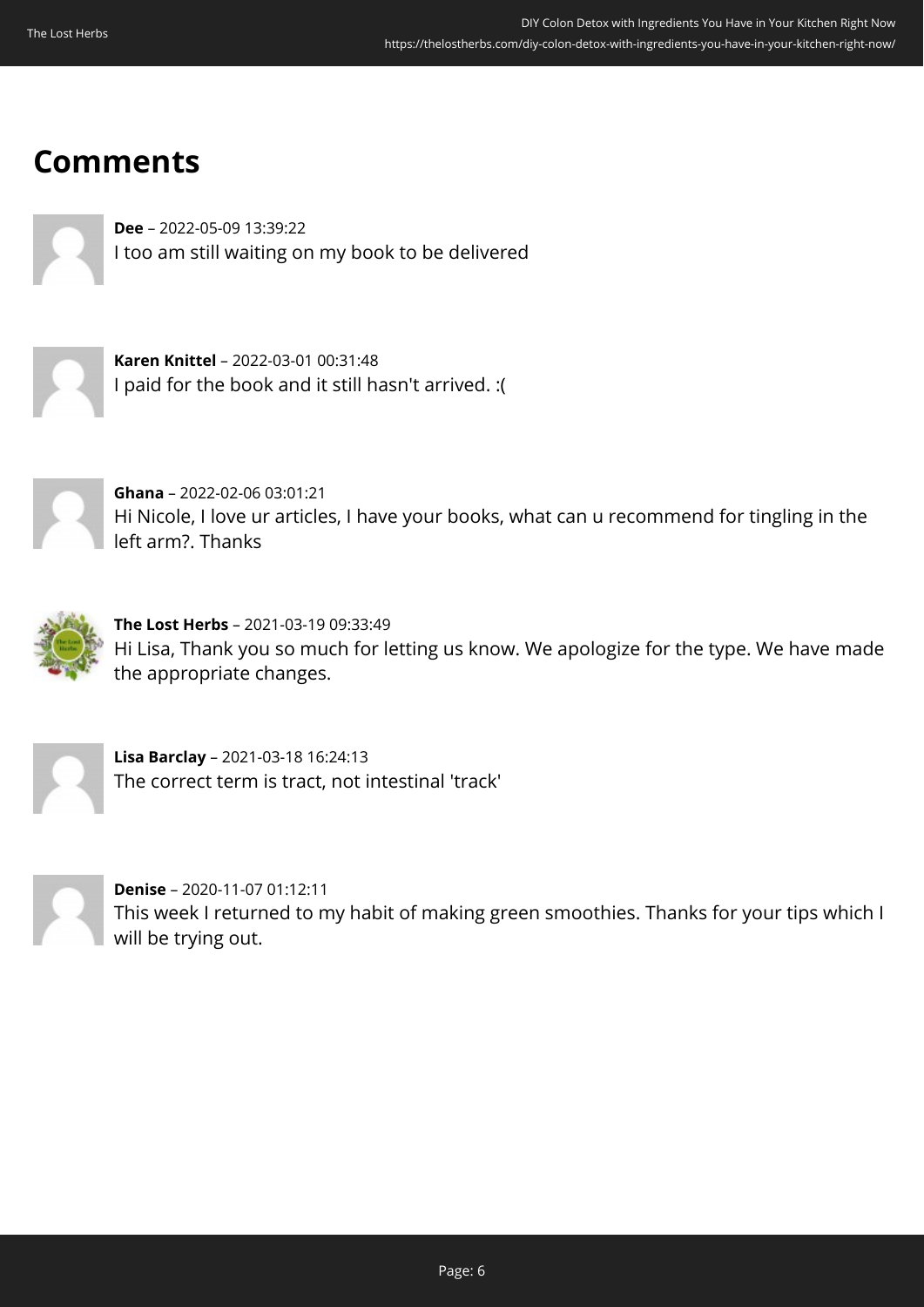

#### **John palmer** – 2020-11-06 16:04:12

I paid for the lost book of herbal remedies not for emails, & I'm still waiting for my book to be delivered.



#### **ELENA Milano** – 2020-09-11 15:29:09 Great resource! How often can you safely drink the detox tea? Mornings or evenings better?

**How to Make A Weight Loss Tonic - The Lost Herbs** – 2020-09-10 14:09:33 [...] DIY Colon Detox with Ingredients You Have in Your Kitchen Right Now [...]

**10 Natural Sweeteners and Sugar Alternatives - The Lost Herbs** – 2020-08-13 06:43:31 […] DIY Colon Detox with Ingredients You Have in Your Kitchen Right Now […]



**The Lost Herbs** – 2020-07-28 13:58:11

Hi Dale, Thank you so much for your comment. You can drink it as long as you like, but I advise you to drink it in the morning, as it is more effective. God bless!



#### **Dale** – 2020-07-17 23:29:35

Trying the smoothie detox tonight. Peeled the kiwi won't do that next time. How often can you drink this? I single so I was having one before dinner and one in the morning for breakfast.



### **The Lost Herbs** – 2020-07-17 12:03:50

Hi Shelly, Thank you so much for your comment. We are glad that you enjoyed the article. God bless!



**The Lost Herbs** – 2020-07-17 11:59:06 Hi Glenys, Thank you so much for your comment. We are happy that the article was useful to you. God bless!